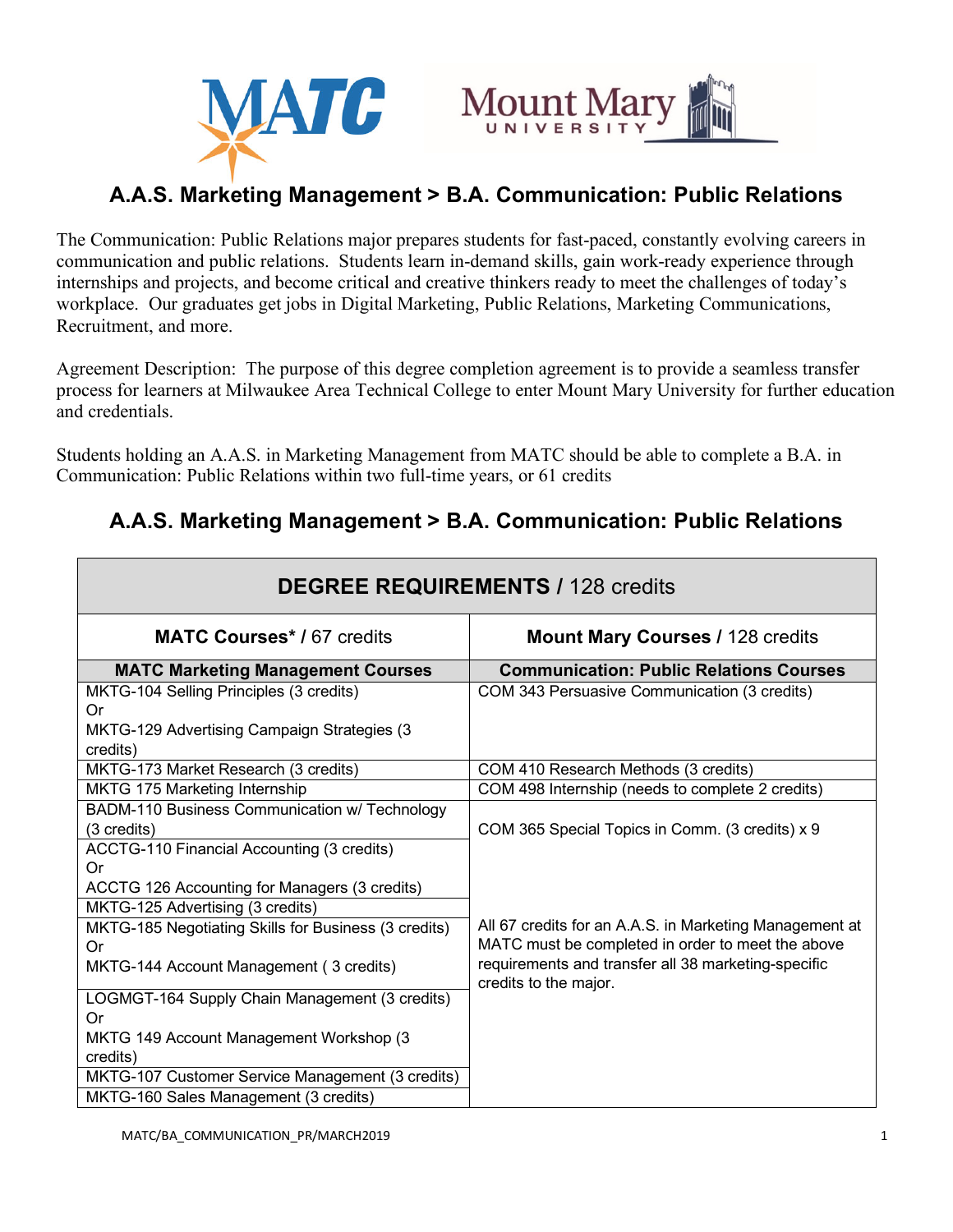| MKTG-174 Marketing Management (3 credits)                                                           |                                                                             |
|-----------------------------------------------------------------------------------------------------|-----------------------------------------------------------------------------|
| EBUS-118 Social Media Technologies (3 credits)                                                      |                                                                             |
|                                                                                                     | Major Courses still needed: 19 credits                                      |
|                                                                                                     | COM 220 Communication Theory (3 credits)                                    |
|                                                                                                     | COM 255 Introduction to Media Studies (3 credits)                           |
|                                                                                                     | COM 301 Introduction to Public Relations (3 credits)                        |
|                                                                                                     | COM 355 Crisis Communication (3 credits)                                    |
|                                                                                                     | COM 491 Strategic Public Relations Management (3                            |
|                                                                                                     | credits)                                                                    |
|                                                                                                     | COM 494 Capstone Experience (2 credits)                                     |
|                                                                                                     | COM 498 Internship (needs 2 credits)                                        |
|                                                                                                     | Communication ENG (min. 3 credits required) (met at MATC)                   |
| EBUS-165 Web and Social Media Marketing (3<br>credits)                                              | ENG 220 Special Topics in Writing (3 credits)                               |
|                                                                                                     | Communication COM (choose one course from the following) (met at MATC)      |
| MGTDEV-195 Managerial Communications (3 credits)   COM 320 Organizational Communication (3 credits) |                                                                             |
|                                                                                                     | Communication COM/GRD (min. 3 credits required) (met at MATC)               |
|                                                                                                     | <b>Communication COM/BUS (min. 3 credits required) (met at MATC)</b>        |
| MKTG 102 Marketing Principles (3 credits)                                                           | BUS 331 Principles of Marketing (3 credits)                                 |
| MKTG 134 Integrated Marketing Communications (3<br>credits)                                         | COM 270 Integrated Marketing Communications (3<br>credits)                  |
|                                                                                                     | Communication BUS/GRD (choose one course from the following) (met at MATC)  |
|                                                                                                     | Core Courses (min. 48 credits, including 3 credits with global designation) |
|                                                                                                     | Philosophy/Theology (min. 10 credits)                                       |
|                                                                                                     | SEA 101 Search for Meaning (4 credits)                                      |
|                                                                                                     | Theology (min. 3 credits) (prereq. SEA 101)                                 |
|                                                                                                     |                                                                             |
|                                                                                                     | Philosophy (min. 3 credits) (prereq. SEA 101)                               |
|                                                                                                     | <b>Communication/Math (min. 11 credits)</b>                                 |
|                                                                                                     | Composition (min. 3 credits: ENG 120 required)                              |
| If ENG 201 (3 credits) is taken.                                                                    | ENG 110 Intro to College Writing (3 credits)                                |
| If ENG 202 (3 credits) is taken.                                                                    | ENG 120 College Research Writing (3 credits)                                |
|                                                                                                     | <b>Communication (min. 2 credits)</b>                                       |
| If SPEECH-201 (3 credits) is taken.                                                                 | COM 104 Public Speaking (2 credits)                                         |
|                                                                                                     | Mathematics requirement (min. 3 credits at level 104<br>or higher)          |
| MATH 107 College Mathematics 3 (credits)                                                            | MATH 101 Pre-Algebra: would count toward 128-credit                         |
|                                                                                                     | minimum, but one of the classes below is required to                        |
|                                                                                                     | meet requirement)                                                           |
| Any one of the following HS math options will meet                                                  | Mathematics requirement (min. 3 credits at level 104                        |
| the MMU Math requirement:                                                                           | or higher)                                                                  |
| 804 - 113 College Technical Mathematics 1A                                                          |                                                                             |
| 804 - 114 College Technical Mathematics 1B                                                          |                                                                             |
| 804 - 115 College Technical Mathematics 1                                                           |                                                                             |
| 804 - 116 College Technical Mathematics 2                                                           |                                                                             |
| 804 - 118 Interm. Algebra w/ Apps                                                                   |                                                                             |
| 804 - 123 Math w/ Business Apps                                                                     |                                                                             |
| 804 - 134 Mathematical Reasoning                                                                    |                                                                             |
| 804 - 144 Math of Finance                                                                           |                                                                             |
| 804 - 189 Introductory Statistics                                                                   |                                                                             |
| 804 - 195 College Algebra w/ Apps                                                                   |                                                                             |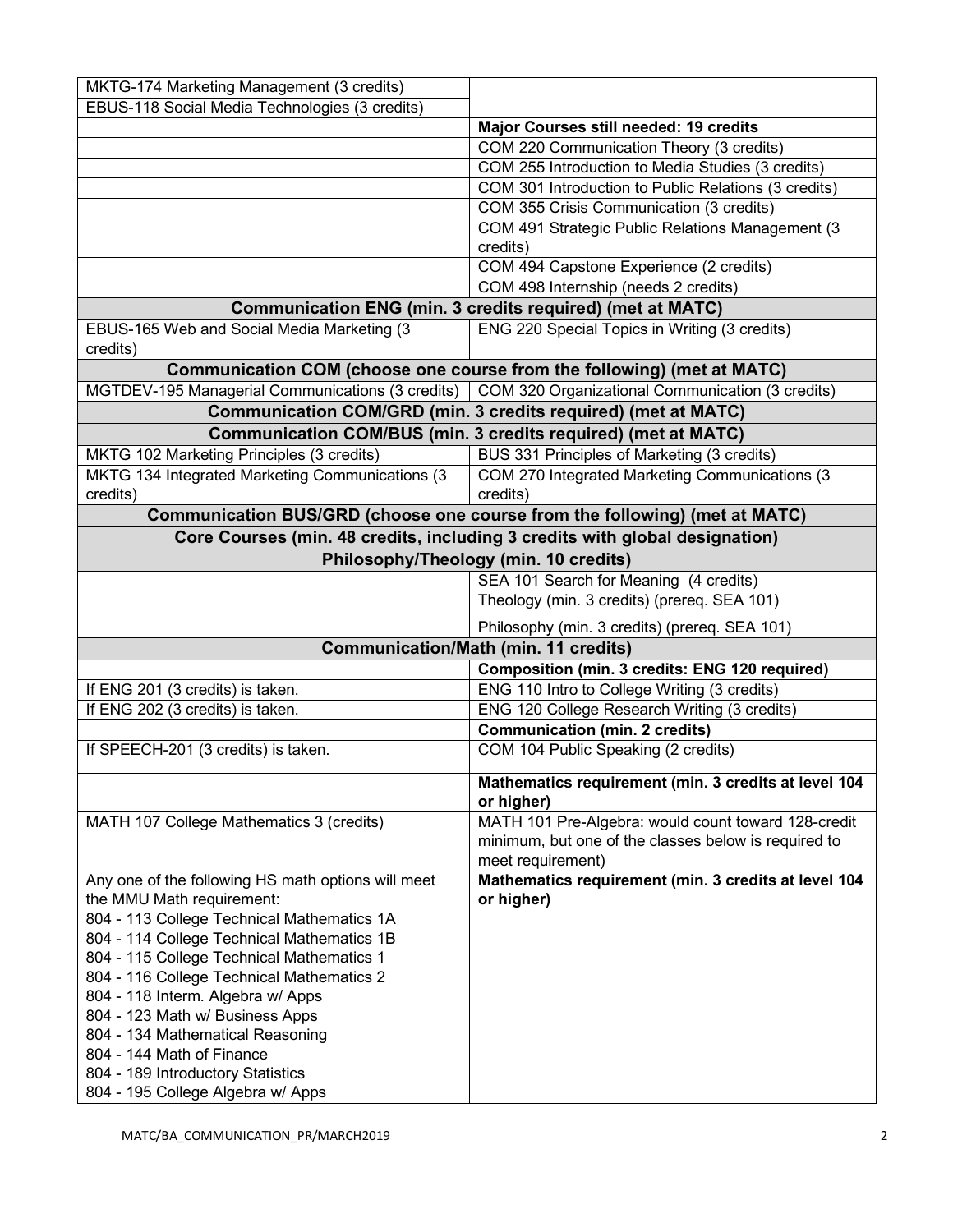| 804 - 196 Trigonometry w/ Apps<br>804 - 197 College Algebra w/ Apps<br>804 - 198 Calculus 1<br>World Language (min. 3 credits or equivalency<br>fulfilled)<br>Literature/Fine Arts (min. 9 credits) There are many courses that meet this requirement.<br>Fine Arts (min. 3 credits)<br>Literature (min. 3 credits) |
|---------------------------------------------------------------------------------------------------------------------------------------------------------------------------------------------------------------------------------------------------------------------------------------------------------------------|
|                                                                                                                                                                                                                                                                                                                     |
|                                                                                                                                                                                                                                                                                                                     |
|                                                                                                                                                                                                                                                                                                                     |
|                                                                                                                                                                                                                                                                                                                     |
|                                                                                                                                                                                                                                                                                                                     |
|                                                                                                                                                                                                                                                                                                                     |
|                                                                                                                                                                                                                                                                                                                     |
| Option: Minimum 2 credits to complete the 9 credits required for the Core Literature and Fine Arts.                                                                                                                                                                                                                 |
| Humanistics (History and Behavioral/Social Science) (min. 9 credits)                                                                                                                                                                                                                                                |
| History (min. 3 credits)                                                                                                                                                                                                                                                                                            |
| <b>Behavioral/Social Science (min. 3 credits)</b><br>Met. See equivalencies below.                                                                                                                                                                                                                                  |
| ECON-195 Economics (3 credits)<br>BUS 301 Microeconomics (4 credits)                                                                                                                                                                                                                                                |
| PSYCH-199 Psychology of Human Relations (3<br>PSY 103 Introduction to Psychology (4 credits)<br>credits)                                                                                                                                                                                                            |
| SOCSCI-197 Contemporary American Society (3<br>SOC 101 Introductory Sociology (3 credits)<br>credits)                                                                                                                                                                                                               |
| Option (min. 3 credits) Behavioral/Social Science or History. (Met at MATC; see equivalencies above.)                                                                                                                                                                                                               |
| <b>Natural Sciences (min. 3 credits)</b>                                                                                                                                                                                                                                                                            |
| NATSCI-167 Science of Technology (3 credits)<br>Science core. Met.                                                                                                                                                                                                                                                  |
| Elective credits (counting toward min. 128)                                                                                                                                                                                                                                                                         |
| COMPSW-106 Introduction to MS Office (3 credits)<br>Students will need approximately 17 elective credits to                                                                                                                                                                                                         |
| reach 128. These could be used to add a minor.                                                                                                                                                                                                                                                                      |

**\***This chart represents only those courses required for an A.A.S. Fashion/Retail Marketing from MATC. A student may have accrued more credits, and up to 72 credits will be granted for courses at MATC in which a student has earned a grade of "C" (2.0) or better.

### **Graduation Requirements:**

- 1. A total of **128 credits** are required to graduate. (A minimum of 32 credits must be earned at Mount Mary. Up to 72 credits will be granted for courses at MATC in which a student has earned a grade of "C"  $(2.0)$  or better.)
- 2. Course work must include writing, communication, mathematics, world language, and global competency. See current Undergraduate Bulletin for all graduation requirements.
- 3. **48 credits must be earned in the core curriculum courses**.